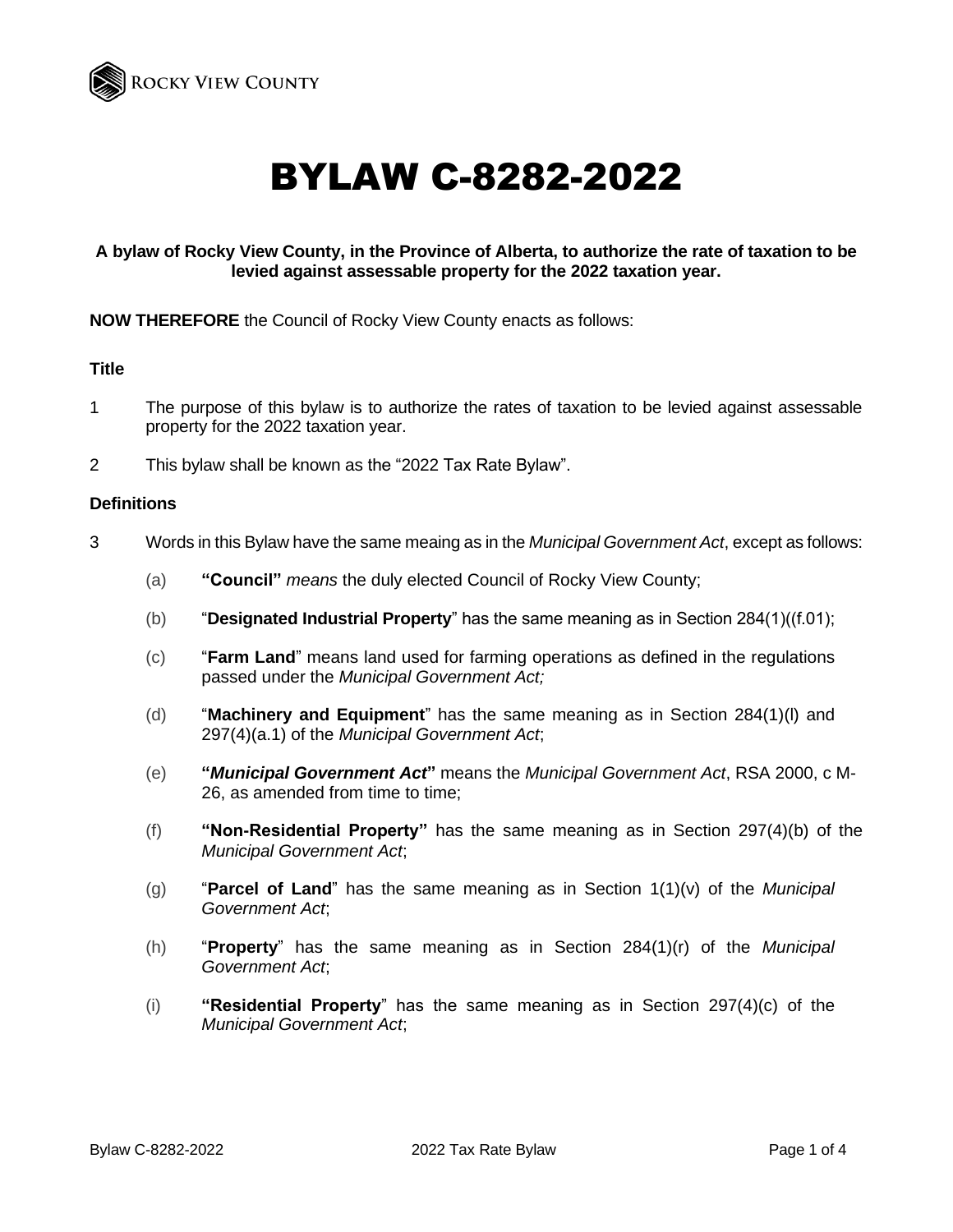(j) **"Rocky View County"** means Rocky View County as a municipal corporation and the geographical area within its jurisdictional boundaries, as the context requires.

# **TAX RATES**

- 4 Rocky View County (hereinafter referred to as the "County") has prepared and adopted detailed estimates of the municipal revenues and expenditures as required.
- 5 The estimated municipal expenditures and transfers set out in the budget for the County for 2022 total \$289,610,500.
- 6 The estimated municipal revenues and transfers from all sources other than taxation is estimated at \$156,072,278 and the balance of \$133,538,222 is to be raised by general municipal taxation.
- 7 The requisitions are:

| <b>Alberta School Foundation Fund (ASFF)</b> |                     |
|----------------------------------------------|---------------------|
| Residential                                  | \$31,841,374        |
| Non-Residential                              | 17,054,839          |
|                                              | <u>\$48,896,213</u> |
| <b>Opted Out School Boards</b>               |                     |
| Residential                                  | \$2,947,006         |
| Non-Residential                              | 1,053,822           |
|                                              | 4,000,828           |
| <b>Rocky View Seniors Foundation</b>         | \$1,006,123         |
| <b>Designated Industrial Property</b>        | \$143.664           |

- 8 The Council of the County is required each year to levy on the assessed value of all property the tax rates sufficient to meet the estimated expenditures and the requisitions.
- 9 The Council is authorized to classify assessed property and to establish different rates of taxation with respect to each class of property, subject to the *Municipal Government Act.*
- 10 Section 297 of the *Municipal Government Act* provides that the assessor must assign one or more of the following classes to the property: residential, non-residential, farm land, and machinery and equipment, and that the assessor may assign one or more sub-classes to a property if a Council, by bylaw, divides the residential and non-residential classes into sub-classes.
- 11 The Chief Administrative Officer is hereby authorized to levy the following rates of taxation on the assessed value of all taxable property as shown on the Assessment Roll of the County: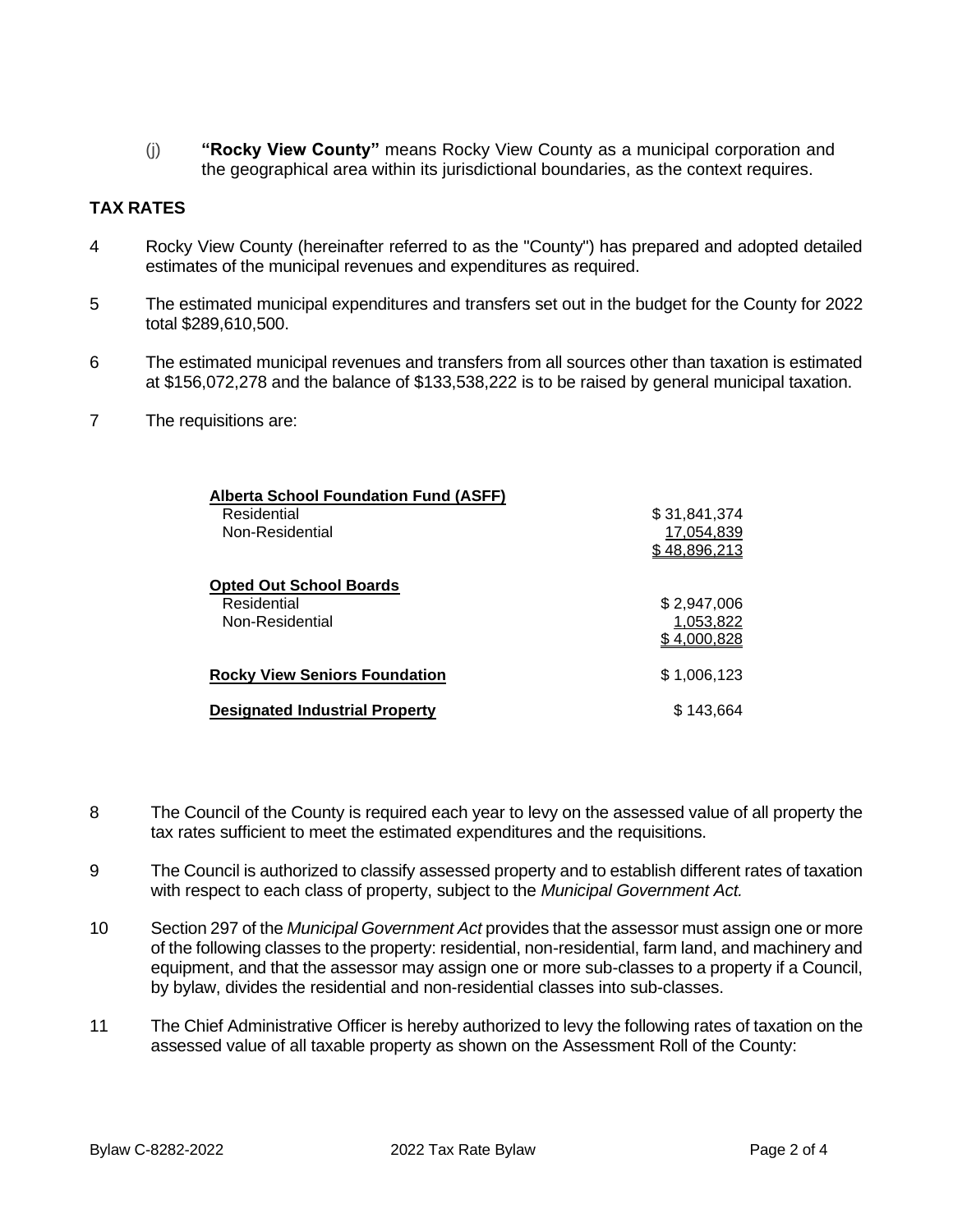| Tax                                          | Tax Levy     | <b>Assessment</b> | Rate   |
|----------------------------------------------|--------------|-------------------|--------|
| <b>Municipal-General</b>                     |              |                   |        |
| Residential                                  | \$26,821,363 | 13,723,579,220    | 1.9544 |
| Farmland                                     | 666,569      | 151,585,930       | 4.3973 |
| Non-Residential                              | 23,129,137   | 3,944,864,840     | 5.8631 |
| <b>Machinery and Equipment</b>               | 3,759,573    | 641,226,090       | 5.8631 |
| Linear                                       | 6,974,220    | 1,189,510,730     | 5.8631 |
|                                              | \$61,350,862 | 19,650,766,810    |        |
| <b>Municipal-Emergency Services</b>          |              |                   |        |
| Residential                                  | \$7,930,856  | 13,723,579,220    | 0.5779 |
| Farmland                                     | 197,092      | 151,585,930       | 1.3002 |
| Non-Residential                              | 6,838,818    | 3,944,864,840     | 1.7336 |
| <b>Machinery and Equipment</b>               | 1,111,630    | 641,226,090       | 1.7336 |
| Linear                                       | 2,062,136    | 1,189,510,730,    | 1.7336 |
|                                              | \$18,140,532 | 19,650,766,810    |        |
| <b>Alberta School Foundation Fund (ASFF)</b> |              |                   |        |
| Residential/Farmland                         | \$31,841,374 | 12,697,947,869    | 2.5076 |
| Non-Residential                              | 17,054,839   | 4,698,302,822     | 3.6300 |
|                                              | \$48,896,213 | 17,396,250,691    |        |
| <b>Opted Out School Boards (Calgary)</b>     |              |                   |        |
| Residential/Farmland                         | \$2,947,006  | 1,175,229,691     | 2.5076 |
| Non-Residential                              | 1,053,822    | 290,309,058       | 3.6300 |
|                                              | \$4,000,828  | 1,465,538,749     |        |
| <b>Rocky View Seniors Foundation</b>         | \$1,006,123  | 19,650,766,810    | 0.0512 |
| <b>Designated Industrial Property</b>        | \$143,664    | 1,875,512,760     | 0.0766 |

12 The assessed value of all taxable property in the County as shown on the Assessment Roll is:

|                         | <b>Assessments</b> |
|-------------------------|--------------------|
| Residential             | 13,723,579,220     |
| Farmland                | 151,585,930        |
| Non-Residential         | 3,944,864,840      |
| Machinery and Equipment | 641,226,090        |
| Linear                  | 1,189,510,730      |
|                         | 19,650,766,810     |